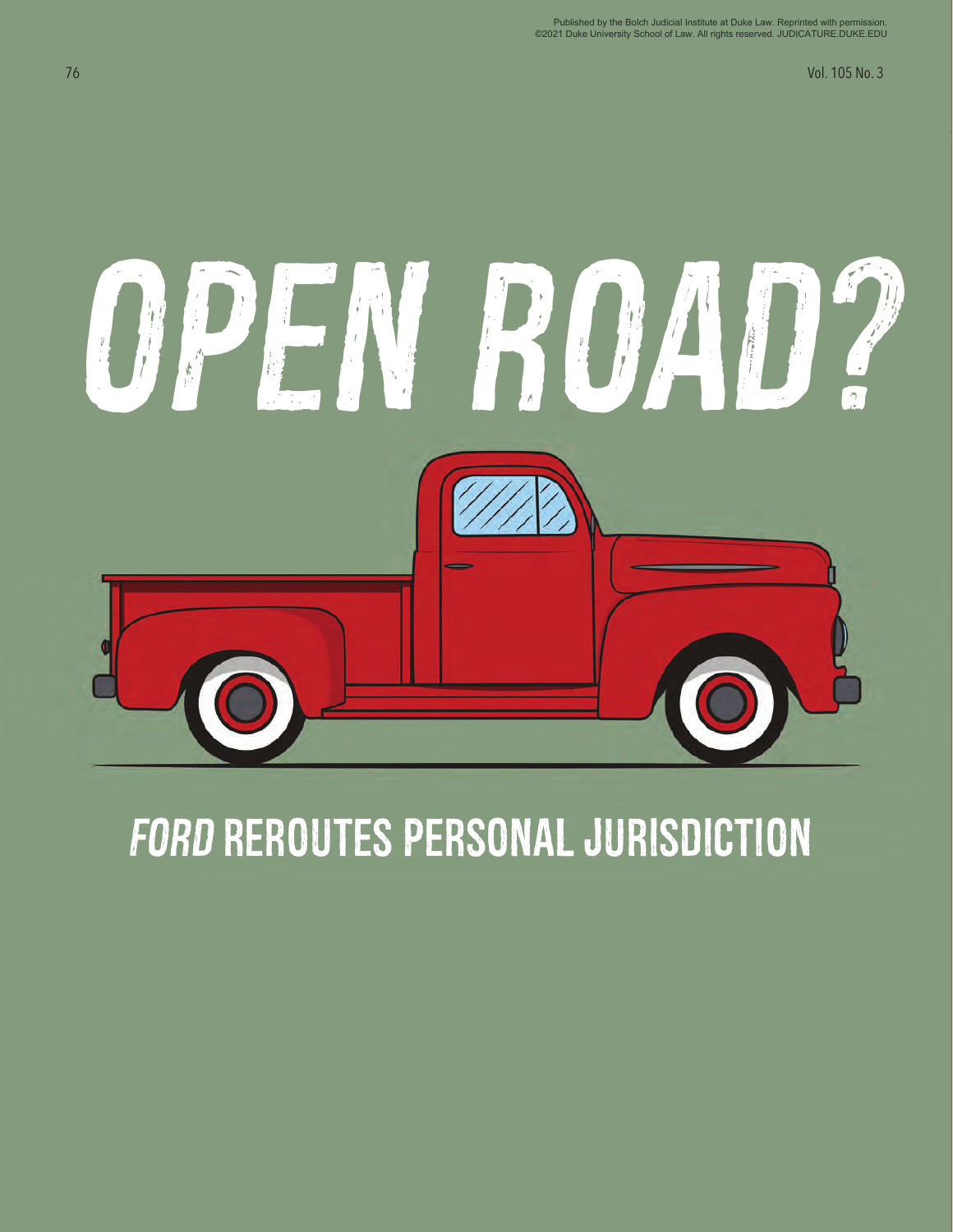W.

hen can a plaintiff sue in their home state? The answer to that question was once answered fairly simply in a single first-year law class. But

over the past decade, the answer has become infinitely more nuanced, as the Roberts Court has reshaped its jurisprudence, usually constricting its view of personal jurisdiction.

Last spring, the Court decided its first major case on the topic since 2017: *Ford Motor Company v. Montana Eighth Judicial District Court*. We asked four professors — those charged with the duty of teaching personal jurisdiction to the next generation — to parse the recent *Ford* case for some answers, and explain how their students — and judges — might guide their inquiries in the ever-evolving jurisdictional landscape. Professor MARIN K. LEVY (Duke University School of Law) moderated a lively discussion amongst Professor KEVIN CLERMONT (Cornell Law School), Professor ZACHARY CLOPTON (Northwestern Pritzker School of Law), and Professor MILA SOHONI (University of San Diego School of Law). Their conversation follows, lightly edited for length and clarity.

LEVY: If you were to ask somebody on the street: "Do you think you could sue the maker of the car in your home state when you get into an accident there?" my guess is they would say, "Yes." And that is, in fact, what the Court decided. So why was there such anticipation of this case?

CLERMONT: I think the general expectation was that something big was going to happen. On the one hand, common sense, and really a long unbroken line of precedent across the nation, dictated that an injured person could sue a car manufacturer where the injury was suffered. On the other hand, there were very recent Supreme Court cases contracting personal jurisdiction, and those inexorably dictated that this jurisdiction over Ford no longer existed. In fact, apparently Ford had never raised a jurisdictional defense in these circumstances during the modern era — until 2015, after the Roberts Court, through its line of cases contracting jurisdiction, had effectively handed this defense to Ford.

There was this conflict between common sense on the one hand, and these recent Supreme Court cases on the other, and something had to u

## *Ford Motor Co. v. Montana Eighth Judicial District Court*

In *Ford*, the Court consolidated two cases — one from Minnesota and one from Montana. In both cases, Ford was sued in the respective state court for injuries sustained in Ford vehicles in a local accident. Ford moved to dismiss for lack of personal jurisdiction. While Ford conceded that it had "purposefully avail[ed] itself of the privilege of conducting activities" in the forum states, $^1$  it argued that those states had jurisdiction "only if the company's conduct in the State had given rise to the plaintiff's claims"2 — a causal link that, Ford said, did not exist because the vehicles in question were not manufactured, designed, or first sold in the forum states.

Justice Kagan, writing for the Court, disagreed. The Court affirmed the familiar requirement that the suit "'must arise out of or relate to the defendant's contacts with the forum."3 But it emphasized that the latter half of this phrase (the broader "relate to" language) meant that this "connection" did *not* require that the defendant's conduct *caused* the plaintiff's injuries.4 Ford "extensively promoted, sold, and serviced in Montana and Minnesota," and that was sufficient.<sup>5</sup> "[T]he connection between the plaintiffs' claims and Ford's activities in those States" was deemed "close enough to support specific jurisdiction."<sup>6</sup> Justice Alito issued a concurring opinion, noting his concern that the majority seemed to be creating a new category of cases in which personal jurisdiction may be found when claims "do not 'arise out of' (*i.e.*, are not caused by) the defendant's contacts but nevertheless sufficiently 'relate to' those contacts in some undefined way."<sup>7</sup> To Justice Alito, those phrases overlapped and were simply a way of restating *International Shoe*'s "minimum contacts" requirement. Justice Gorsuch, joined by Justice Thomas, also concurred in the judgment, wondering whether the Court's "relate to" approach was at all clear, and whether corporations should "continue to receive special jurisdictional protections in the name of the Constitution."8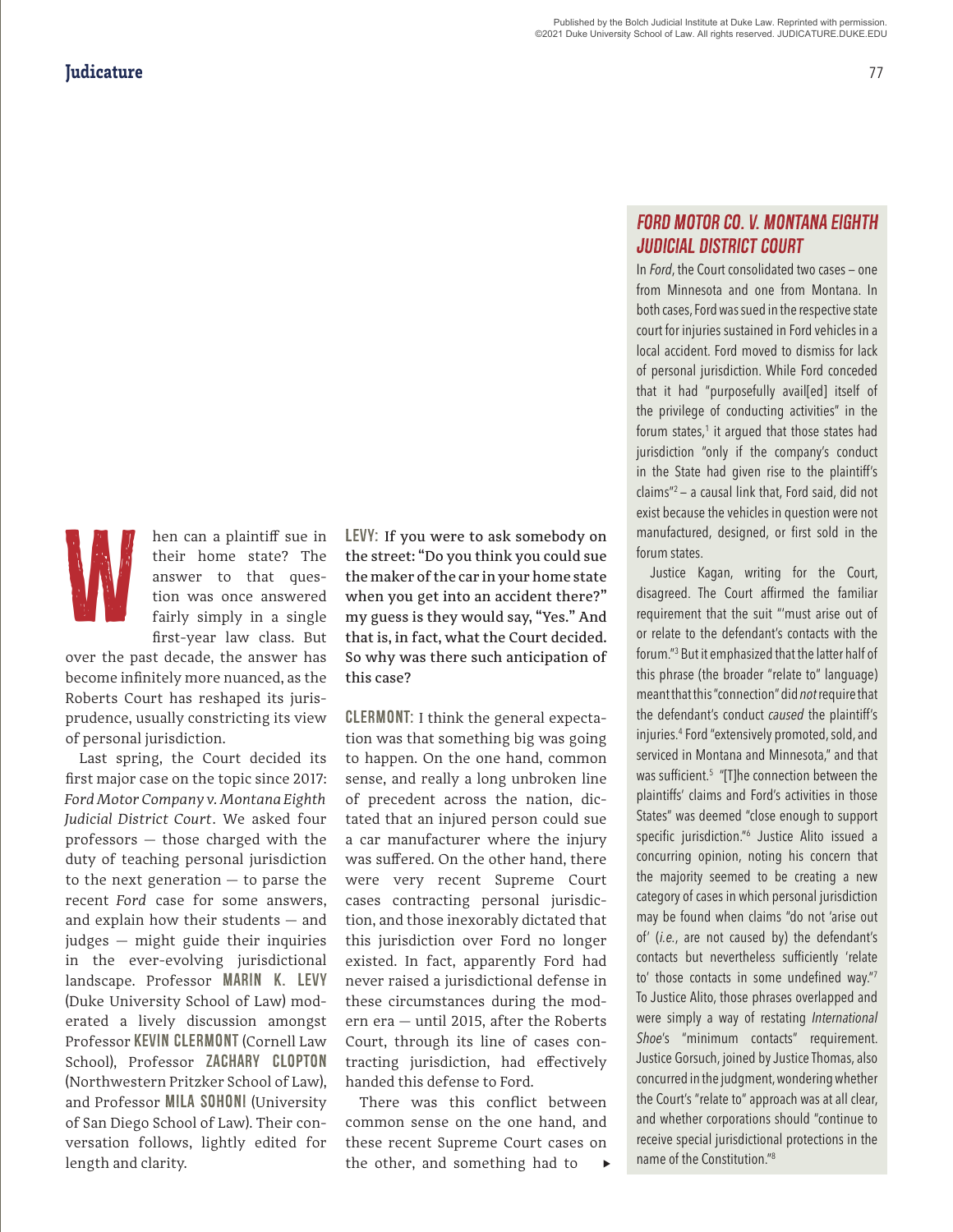give. I think most observers — the person on the street, or the law professor — predicted that the Court's recent cases would have to give because the call for jurisdiction was just too strong. Hence the anticipation: How was the modern doctrine going to give way?

## LEVY: How does this case  $fit - or not$ — with the Court's precedent on personal jurisdiction?

CLOPTON: We should start with two key cases: *Goodyear* in 2011, and *Daimler* in 2014. Together these cases put some pretty clear boundaries on the concept of general jurisdiction. They say that a corporation is at home in its principal place of business and its place of incorporation (and maybe in an exceptional third case, which is extremely rare). These cases write out the old "doing business" version of general jurisdiction, which asked whether the defendant was "doing business" in the state. That change set up a lot of challenges, because a lot of the cases that could push on specific jurisdiction doctrine — such as the case of an individual injured by a car purchased out of state — would previously have been handled under the "doing business" standard. The *Daimler* and *Goodyear* cases are kind of the starting point for this modern turn in specific jurisdiction, because they start asking new questions that we didn't have to ask before. That brings us *Bristol-Myers Squibb* in 2017 and *Ford* this year.

Part of this is about the relationship between general and specific jurisdiction. If one is contracted, that is necessarily going to put pressure on the other to expand. My view is that if we are constricting general jurisdiction, we need a broader and more flexible doctrine of specific jurisdiction. But this constricting also simply

puts these cases before the Court and allows the justices to author modern interpretations of specific jurisdiction law. And so I don't think it necessarily meant that we were going to have that broad and flexible, specific jurisdiction that I was hoping for.

CLERMONT: And we also have to go back a little bit to 1945's *International Shoe*, which started off the modern era. *Shoe* posed the question of the required relationship of the defendant's in-state or state-directed activities and the cause of action. How related was the cause of action to those activities? And *Shoe* answered that question with a sliding scale: The more unrelated the cause of action, the more the defendant had to do locally in order to create jurisdiction that satisfied the Constitution.

What the Roberts Court has been doing is cutting back on personal jurisdiction, both with regard to general jurisdiction as in *Goodyear* and *Daimler*, but also with regard to specific jurisdiction as in *Bristol-Myers Squibb*, where the Court said that the cause of action had to be closely related to the local activity. Also, the *BMS* Court expressly jettisoned any sliding scale.

That's the corner into which the Supreme Court had painted itself. There was no general jurisdiction over Ford. It hadn't done enough in Minnesota or Montana to be "at home." And the cause of action — for an injury in a car that wasn't designed, manufactured, or originally sold in either state — seemed not closely enough related for specific jurisdiction. The Court had established that, if the cause of action was highly related, you didn't need much activity for "purposeful availment." If the activity was unrelated, you needed very significant activity. So there were these two levels: For specific jurisdiction, you needed very little, but highly

related, activity; for general jurisdiction, you needed tremendously high activity.

*Ford* presented the inevitable mid $d$ le case  $-$  a fair amount of marketing, sales, and service activity in the state, but the cause of action didn't arise out of the activity. There was not enough activity under *Daimler* for general jurisdiction; and the cause of action was fairly related, but not closely enough under *Bristol-Myers Squibb* for specific jurisdiction. So that was the fix the Court was in.

LEVY: If Justice Sotomayor's theory had prevailed in *Daimler*, and the Court had embraced a much more expansive view of general jurisdiction, is it fair to say the Court in *Ford* wouldn't have been in such a difficult position?

CLERMONT: That's a very fair characterization. Or, alternatively, if we were still applying *International Shoe*, we wouldn't be in this fix, either. *International Shoe* would have handled this case very easily, because a sliding scale is born to handle the middle case. And that's why Ford never raised the defense between 1945 and 2015. During that time, the defense was unsupportable.

So, how did the Court get out of the corner that it painted itself into? Justice Kagan, writing for the majority, held that if a defendant does enough in the state to "affiliate" itself with the state, it can be sued not only on claims *arising out of* the in-state activities in a causal way, but also on those claims merely *related* to the in-state activities. In effect, the Court created a third kind of jurisdiction, in between specific jurisdiction and general jurisdiction a weaker relationship to the state, but with lots of activity. By this step function, we have three pertinent levels of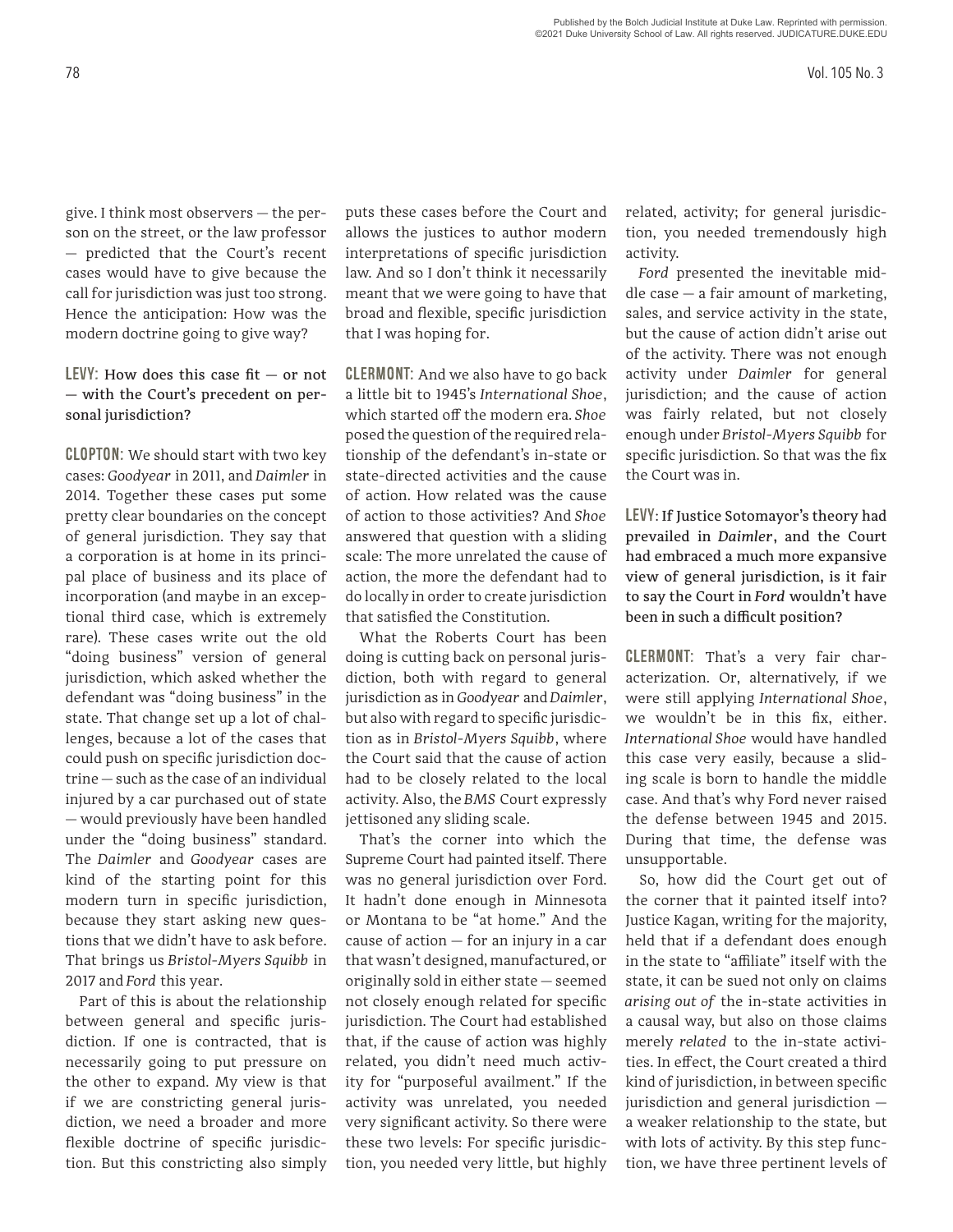local activity: purposeful availment, affiliation, and at home. Those three levels constitute a clumsy sliding scale that may ultimately get us back to *International Shoe* as courts struggle with the in-between cases.

What the Supreme Court had been doing recently was trying to convert the *International Shoe* standard into a set of rules for easy application. But rules aren't going to be able to handle all the cases that fall in the middle. *International Shoe'*s essential message was that due process is a standard that cannot really be reduced to simple rules.

SOHONI: I completely agree with Professor Clermont that *Ford* has created an intermediate type of personal jurisdiction that resembles a sliding scale approach. I'll just come right out and say that I was surprised that all eight of the justices voted to uphold personal jurisdiction in *Ford*. I would have expected at least some division among the justices given *Bristol-Myers Squibb* — and also given another case that we haven't talked about yet, which is *BNSF v. Terrell*.

That said, though the surface votecount was eight–zero, it was really five–three. It is worth looking at the two separate opinions concurring in the judgment — one by Justice Alito, and one by Justice Gorsuch, who was joined by Justice Thomas.

All three concurring justices criticize the Court for separating out the concept of "relating to" from the concept of "arising out of." All three concurring justices object to how the majority treats that phrase — "arise out of or relate to"  $-$  as if it were a statute. These three justices say that you can't treat a phrase that derives from the Court's opinions as if it were a snippet of statutory language that can be teased out and parsed apart in that

My hope is that one thing lower courts take from *Ford* is that, when you're in a situation where the person on the street or the lawyer on the street would say "Sure, there is jurisdiction," but the text of Supreme Court opinions seems to suggest that there is no jurisdiction, that the person on the street is correct — the right approach is to say there is jurisdiction.

—zachary Clopton

way. Instead, Justice Alito says, "arise out of" and "relate to" are just ways of restating that the defendant has to have contacts in the forum that have a sufficiently sensible relationship to the suit. Justice Alito contends that there *was* a link between Ford's extensive contacts in the forum states and these injuries, a "common-sense relationship" that is "causal in a broad sense of the concept." He says he wouldn't require specific proof of that causality, but he says that we can reasonably infer that these suits have a broadly causal relationship to Ford's in-state activities, the whole point of which was to put more Ford vehicles on the state's roads.

So in my view, Justice Alito's opinion — though it rebukes the majority

for muddling the doctrine of specific personal jurisdiction — is not much clearer itself. He says that if a car manufacturer makes "substantial efforts" to sell cars in two states, A and B, then a purchaser in state A can sue the car maker in state B if injured by the car's defects in state B. Now, of course, the key ambiguity there is the question of what counts as making "substantial efforts" to sell in a state. Is any type of advertising enough? How many sales? How many billboards do you need to have there? We should talk more about Justice Gorsuch's opinion, but with respect to Justice Alito, I'll just say that his concurrence, like the Court's opinion, leaves lots of questions unanswered in an "I know it when I see it" style.

CLOPTON: I want to react to Professor Sohoni's suggestion that the majority opinion muddles the doctrine of specific jurisdiction. I actually see the muddling as a virtue in this opinion. I think Justice Kagan intentionally did not say there was a third category of jurisdiction (between specific and general) and did not attempt to "rulify" what that category would be. My hope is that one thing lower courts take from *Ford* is that, when you're in a situation where the person on the street or the lawyer on the street would say "Sure, there is jurisdiction," but the text of Supreme Court opinions seems to suggest that there is no jurisdiction, that the person on the street is correct — the right approach is to say there is jurisdiction.

tion cases aren't hard. But when you ▶ You can arrive at that conclusion by marshaling lots and lots of facts. If you look at Justice Kagan's opinion, she goes on at length about the different types of contacts that existed, and then concludes that there is enough there. To be honest, most personal jurisdic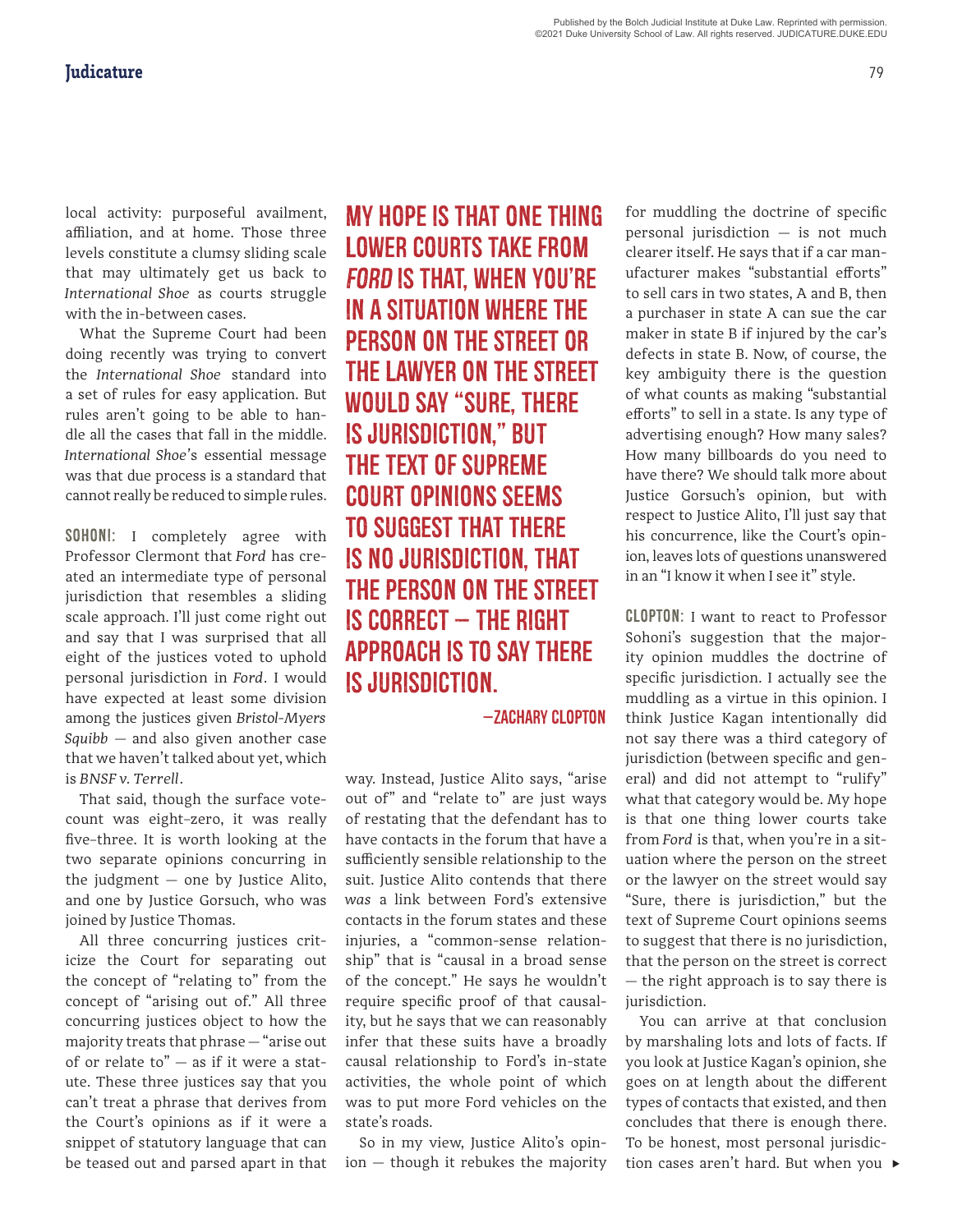get the hard cases, I think some play in the joints is probably an improvement over where we were before *Ford* was decided.

So while I cannot imagine a single justice endorsing a sliding scale or using the words "sliding scale," we get opinions like *Ford* that invite sliding scale–like activity.

LEVY: The Court has suggested, especially in *Goodyear*, that general and specific jurisdiction are binary categories, and never the two shall meet. But *Ford* seems to blur that distinction. What kinds of issues might that create?

SOHONI: I tend to have a personal preference for clarity in law and in life. So I am a bit sympathetic to the points raised by Justice Gorsuch in his concurrence. He asks: When do contacts in a forum stop being "isolated" and "sporadic"? When do they become "affiliations" that are continuous? How are you supposed to know what these words mean? How do you advise your clients about where they are liable to be sued? And the complexity does have a cost, even though the flexibility has its virtues.

LEVY: To Professor Clermont's point, it seems that if we are talking about due process at the heart of jurisdiction, then we're forced to be in a world of standards. So perhaps one response is that we are necessarily buying into some ambiguity — is that right?

CLERMONT: That would be certainly an intelligent response, though I don't know if I would have made it. I've long maintained that the constitutional test should be unclear — that if you want clarity, we should be going by legislation or rule making. But I want to ask Professor Sohoni whether Justice

Gorsuch's view doesn't lead to a whole lot more jurisdiction — and I don't get where he and Thomas are coming from, since you would think they would come out against expansive jurisdiction.

SOHONI: The Gorsuch and Thomas concurrence was quite surprising, though it did pick up some themes in the questions posed at oral argument. I encourage any reader of this *Judicature* piece to go back and listen to that argument. In his opinion, after Justice Gorsuch sets out his critique of the administrability of the majority's test, he then embarks on this lengthy narration of how personal jurisdiction doctrine has evolved since *Pennoyer*. And he stresses how *International Shoe* transformed the pre-existing landscape by articulating "a new test" to uproot and replace "nearly everything that had come before." The gist of his opinion is that the doctrine since *International Shoe* has meant that corporations today receive "special jurisdictional protections in the name of the Constitution," but it is not clear *why* they should receive those special jurisdictional protections. For nationwide corporations, think of Walmart or Target, Justice Gorsuch — and I'm reading between the lines here — seemed to be imagining something like a pre-*International Shoe* regime in which such companies could be deemed present and thus subject to suit in every state in which they are doing business.

Interestingly, that viewpoint resonates with Justice Sotomayor's dissent in *BNSF*. In that opinion, Justice Sotomayor contended that the Court's contraction of general personal jurisdiction over corporations was unfair to plaintiffs because individual plaintiffs who were harmed by "actions of a farflung foreign corporation" would have

to sue in distant jurisdictions. She complained that the Court had granted a "jurisdictional windfall to large multistate or multinational corporations that operate across many jurisdictions." So there's a funny convergence across the poles of the ideological spectrum of the current Court. And that convergence is focused on the question of how to treat these nationwide or multinational corporations, and in particular on whether such entities are unfairly benefitting from modern personal jurisdiction doctrine.

CLOPTON: It is interesting to think about Justice Gorsuch's concurring opinion as it would be applied to a case like *Bristol-Myers Squibb*. These broad notions of jurisdiction, on the one hand, do provide clarity. It's easy to know where you can sue if you can sue everywhere. But those broad notions in the pre-*Goodyear* and *Daimler* era were criticized for allowing states to reach out beyond their borders. Some scholars have referred to *Bristol-Myers Squibb* as addressing the "busybody state," or the state that would try to regulate extraterritorially — because choice of law rules often favor forum law, getting cases into a state's court likely will lead to the application of that state's law. Now that could open up a larger dialogue about choice of law, but that's not one that I think this Court seems interested in taking up at the moment.

LEVY: What is the underlying rationale here — are these jurisdictional cases really about traditional notions of fairness or are they really about state sovereignty?

SOHONI: Justice Gorsuch's opinion asks whether the terms of the debate should be shifted entirely back to the original meaning of the due process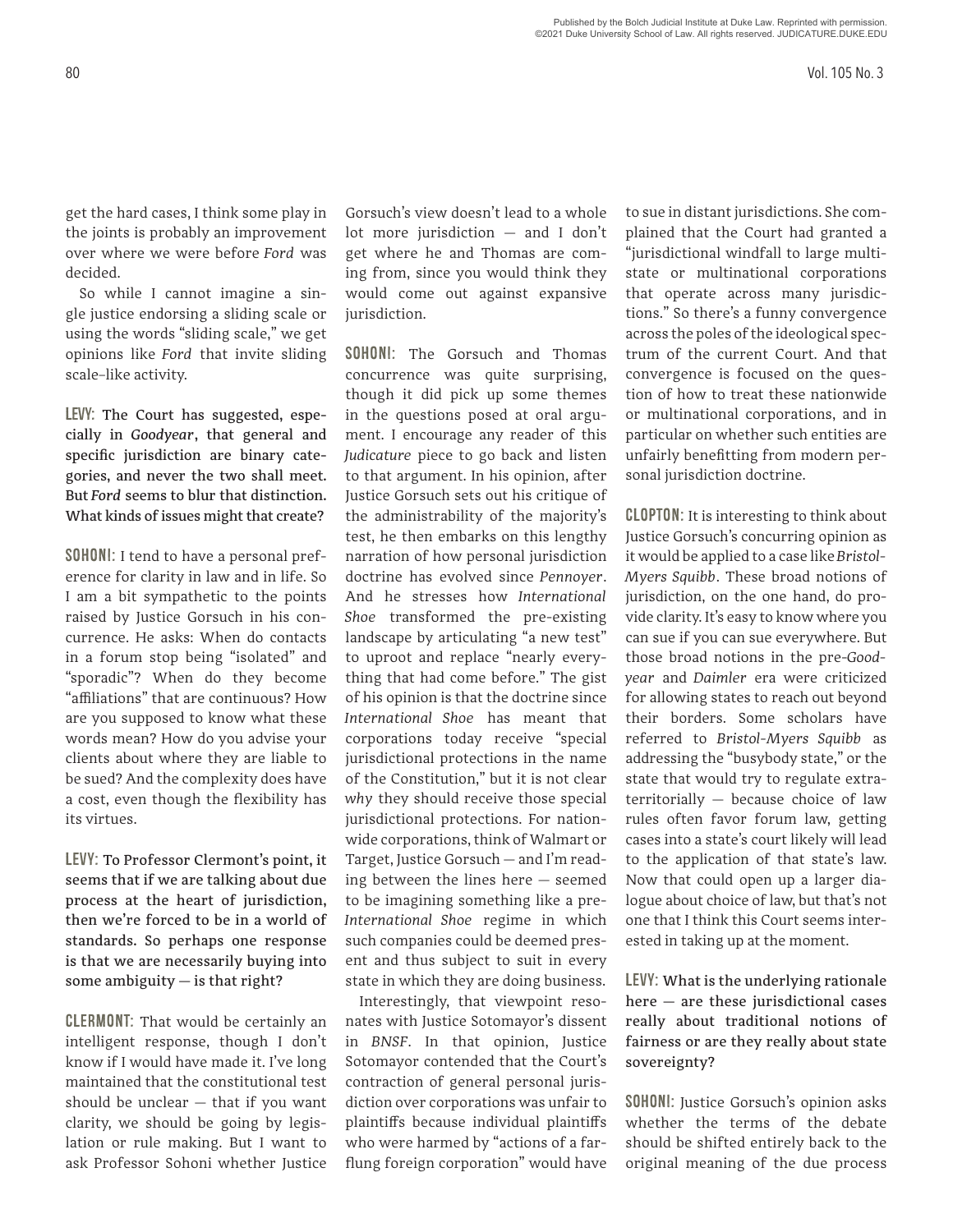clause. He closes his opinion by saying that he hopes future litigants and lower courts will help the Court figure out what the original meaning of the Constitution would require. Now, what the original meaning of the due process clause has to say about somebody in 2021 selling something over the internet is a tough question. And adherence to original meaning is not a pronounced feature of today's personal jurisdiction doctrine, or indeed of many other bread and butter aspects of civil procedure. But if we went down that route, maybe we would be focused entirely on state sovereignty and the law of the land rather than on contacts, or relatedness, or fair play.

CLERMONT: With Justice Barrett (who did not take part in *Ford*) coming on and presumably adding to the concurring wing here, what do you think is the long-run position that the conservative branch of the Supreme Court will take on these jurisdictional matters? Do you think that the conservatives will come to agree on originalism here, whatever that means?

SOHONI: It's a very intriguing question. It's hard to say. Most of the justices today are self-professed originalists. And in recent years they have increasingly expressed interest in originalism in cases involving equitable remedies such as nationwide injunctions, as well as in cases involving the use of severability as a remedy. Justice Thomas in particular has written a series of opinions calling for the Court to adhere to original meaning in these contexts. Perhaps what *Ford* reveals is that the originalist justices' growing interest in remedial originalism and equitable originalism is now seeping over to civil procedure, and will take root in that domain as well.

Perhaps what *Ford* reveals is that the originalist justices' growing interest in remedial originalism and equitable originalism is now seeping over to civil procedure, and will take root in that domain as well.

—mila sohoni

I think that the constitutional politics of originalism suggest that reconstructing civil procedure doctrine around original meaning will be an uphill battle. But it is notable that there's growing academic interest in the area of procedural originalism and also, as revealed in *Ford*, some appetite on the Court to see originalist argumentation develop in the area of civil procedure.

CLOPTON: One place where I think originalist, or at least historically minded, arguments may have purchase in personal jurisdiction cases is with respect to corporate registration statutes. An issue I think the Court is likely to face in the coming years is whether a state can require consent to specific or even general jurisdiction, when a corporation registers to do business. To me, those questions are really questions about consent. Questions about consent have a long tradition in the law of personal jurisdiction, and venue before that. And so, I suspect a lot of attention on original or historical understandings of consent with respect to these registration statutes.

I also think that if and when the Court takes up registration statutes, we may see a return to constitutional limits on personal jurisdiction outside of the due process clause. So we may see arguments about interstate commerce and about unconstitutional conditions that may play in the registration statute context that just don't come up in that mine-run personal jurisdiction case that we teach to our first-year students.

LEVY: Where do we go from here? Are we expecting lower courts to take the signal, and dismiss less frequently on jurisdictional grounds? Is the Court signaling to lower courts that it is changing its tune from where it has been in the last few years?

CLERMONT: One question that has been circulating among academics is: What about the plaintiffs in *Bristol-Myers Squibb*? What about the plaintiffs there who were from out of state, but swallowed the drug in the state? Would *Ford* dictate that jurisdiction existed for them? It is amazingly close to the *facts* of *Ford*.

CLOPTON: If my civil procedure students read *Judicature*, this will be a hint for them, because this is exactly the hypothetical I ask in class when we get to *Bristol-Myers Squibb*. I ask it because it's a hard question.

servative and liberal wings. And the  $\blacktriangleright$ CLERMONT: I wonder: Is the Court signaling a general contraction of personal jurisdiction or instead liberalism with regard to future cases? I can hardly believe that it's a generally liberating decision. I think the Court was forced to this *Ford* outcome. And I think that in future cases, the split will reassert itself between the con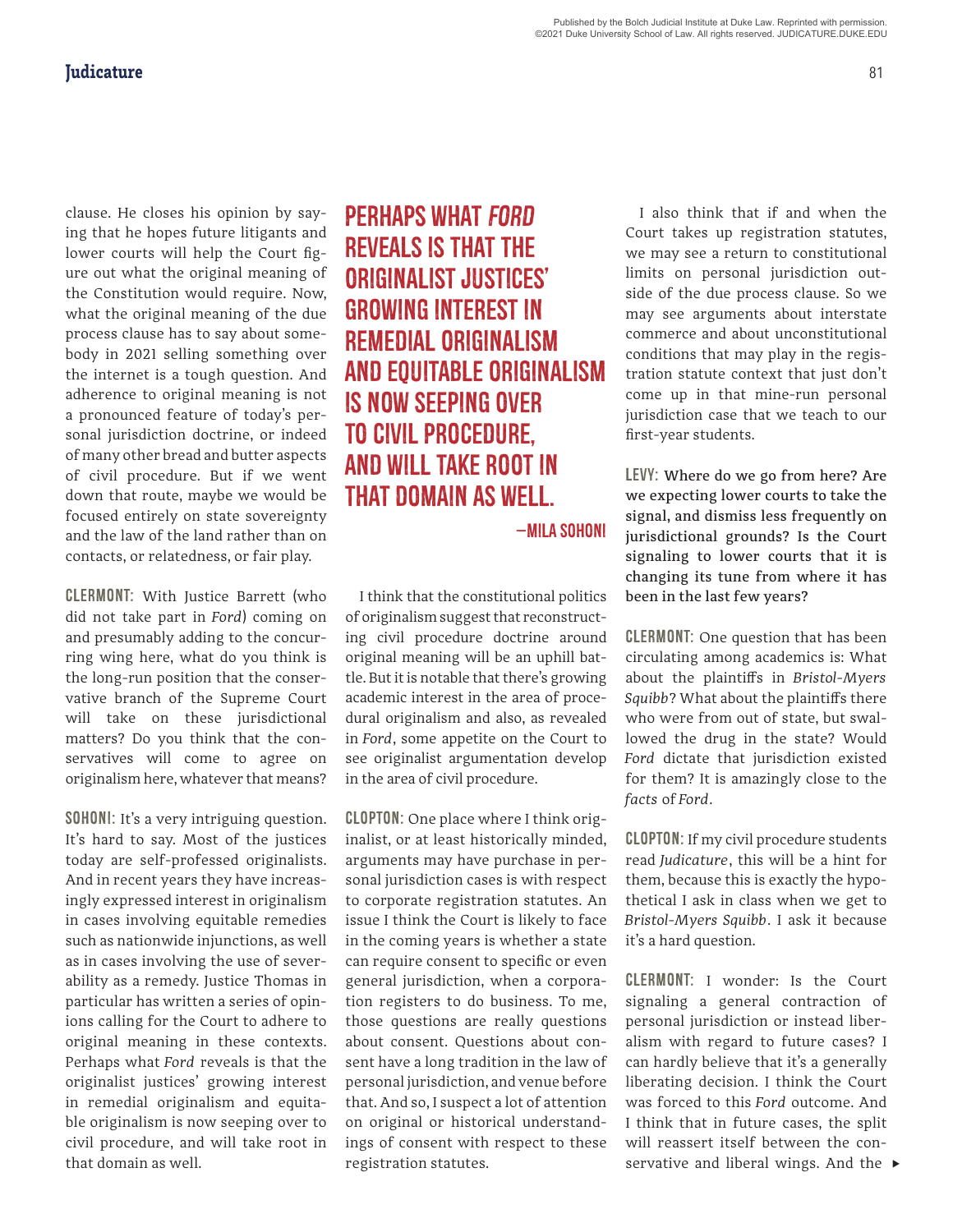liberal wing is quite outgunned at the moment.

SOHONI: I agree with Professor Clermont that *Ford* may not necessarily herald a future relaxation of specific jurisdiction. I wonder, and this is a very risky thing to wonder, whether *Ford* might lead to the development of a doctrinal line based on the size of the corporation — a doctrine that varies according to whether the defendant is a nationwide or global corporation, as opposed to a small seller. That was a recurring theme in the oral argument, and it even surfaced in the opinion: The Court seemed to want to treat differently the individual retiree craftsman of duck decoys than the behemoth nationwide corporation that does business in every state.

I wonder if that distinction might be something that we see developed further. The law right now, as far as I understand it, doesn't formally incorporate that distinction. But that might be a line that emerges organically now that *Ford* is on the books.

CLERMONT: The idea of affiliation may be a foot in the door for your approach — that it's the big corporations that are going to affiliate themselves with states, and perhaps less so the little guy. Now, the little guy who sells one thing that happens to explode in the forum state, maybe there ought to be specific jurisdiction for that. But *Ford'*s in-between jurisdiction will not reach the little guy.

CLOPTON: I completely agree that the Court  $-$  although they don't explicitly say so in the doctrine of purposeful availment or relatedness — thinks that Ford Motor Company is different from the hypothetical small businesses the Court offers, like the Maine decoy carver or the Appalachian potter or the Kenyan coffee farmer.

I think that the district judges will view the *Ford* case as allowing them to apply a sliding scale on the power test that looks at level of activity and degree of unrelatedness, but also, in effect, a sliding scale on whether it is reasonable to assert jurisdiction.

—kevin clermont

I also want to offer another potential way to deal with this difference. I have a new piece coming out with a group of coauthors — Maggie Gardner, Pamela Bookman, Andrew Bradt, and Theodore Rave  $-$  and one thing that we suggest is that the Court has struggled in cases like *Ford* because it has tried to force this entire jurisdictional inquiry into the minimum contacts half of the equation, as opposed to talking about the reasonableness factors from *Burger King* and later cases.

To me, the reasonableness factors actually do inquire into the size of the defendant, in the sense that the burden on small defendants like the Maine decoy carver is much greater than the burden on Ford to litigate in another jurisdiction. One of the idiosyncrasies of both *Bristol-Myers Squibb* and *Ford* is that the defendants conceded reasonableness. So that focused the Court's attention on this other aspect of the inquiry. When the Court gets to the hypothetical Maine decoy carver,

what we suggest is that the Court should remember: It's not purposeful availment and relatedness that should protect the decoy carver. It's the reasonableness piece of the analysis.

CLERMONT: I think a good way to approach this question is less from the law professor viewpoint and more from the district judge viewpoint. And I think that the district judges will view the *Ford* case as allowing them to apply a sliding scale on the power test that looks at level of activity and degree of unrelatedness, but also, in effect, a sliding scale on whether it is reasonable to assert jurisdiction. And so you will get much more of a case-by-case approach that allows the judges to find jurisdiction when they get a case that tears at them to find it. I think there will be a liberalizing effect, whether or not it's intended. And very few cases get reviewed by the Supreme Court!

LEVY: What should judges in a post-*Ford* world be thinking about when they have a difficult personal jurisdiction case before them?

CLOPTON: I think I would advise them to remember that *Bristol-Myers Squibb* is an unusual case — the plaintiff and the claim were unrelated to California; these were non-residents who purchased the drug outside of the jurisdiction, ingested it outside of the jurisdiction, and were harmed outside of the jurisdiction. So although *Bristol-Myers Squibb*, in its articulation of the doctrine, did limit specific jurisdiction, the particular facts are particular. There are many cases that are in between *Bristol-Myers Squibb* and *Ford*. And I agree with my co-panelists that I think *Ford* gives district judges a little more flexibility in approaching those cases.